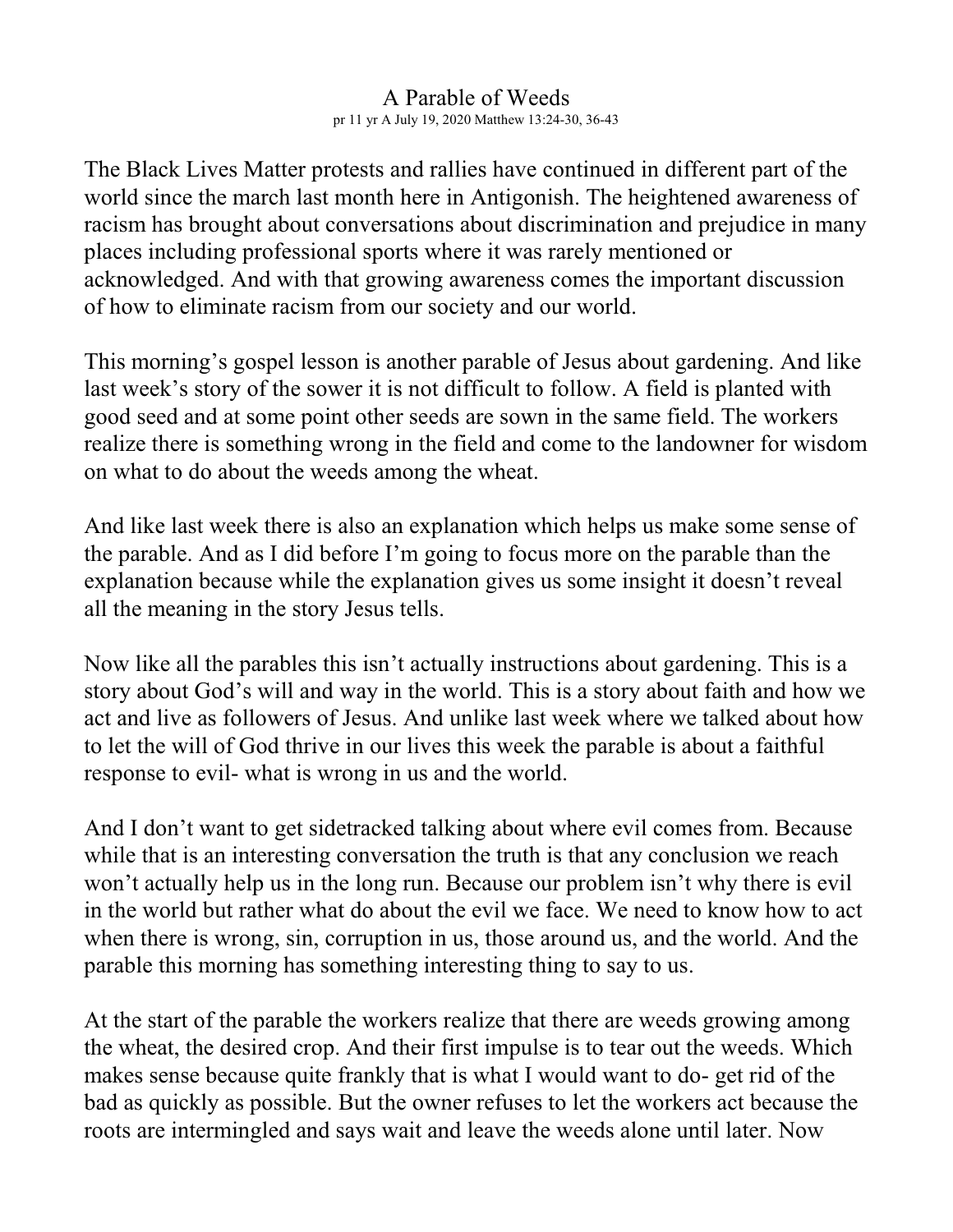remember gardening isn't the point of the story but Jesus tells it to help us better know God's will and way. And the truth is that sometimes we don't have the wisdom, the vision, the ability to directly deal with evil in our lives and our world.

I say that because sometimes we can't tell if something is good or bad. In our history there were times when we thought something we were doing was for the greater good, colonization and residential schools come to mind, and now we realize and see the great deal of harm and how evil those efforts really were. For evil is often intermingled with good intentions and we can't always tell which is which.

Yet the workers in this parable can tell wheat from weeds but their problem is that they can't separate the plants. Because sometimes we struggle figuring out where the root of the problem is. For instance we've started the conversation about racism and that is a very good thing. But getting rid of racism is not as simple as knowing that it is wrong. We need to figure out things like white privilege and all the places that is intermingled with the institutions and practices of our society.

But I'm not saying that we can't do anything in the face of evil while we are sorting out those difficult and complex things. We can always nurture the good even when there is evil present. And I know our first instinct is to oppose what is wrong but the truth is that if we help the good to grow strong enough sometimes it will extinguish the evil by denying it space to grow. Sometimes promoting and encouraging what is right and good is what is needed most to confront and deny evil that we are struggling to overcome.

And I think in our personal lives that is often the best way to deal with evil. Because the fact is that we are a combination of good and evil and when we try to get rid of the bad habits, ways of living we often struggle and backslide. But if we foster and develop the good that will take away the power from the evil. Do what is right as a way of denying what is wrong. Be part of the solution and you are not part of the problem.

And of course the parable doesn't tell us that we can never directly oppose evil. Remember even through initially the weeds are left alone while the workers can't deal with them the time comes when they can be eliminated. Because let's make no mistake about it that is how God will act on the day of judgement, the evil within